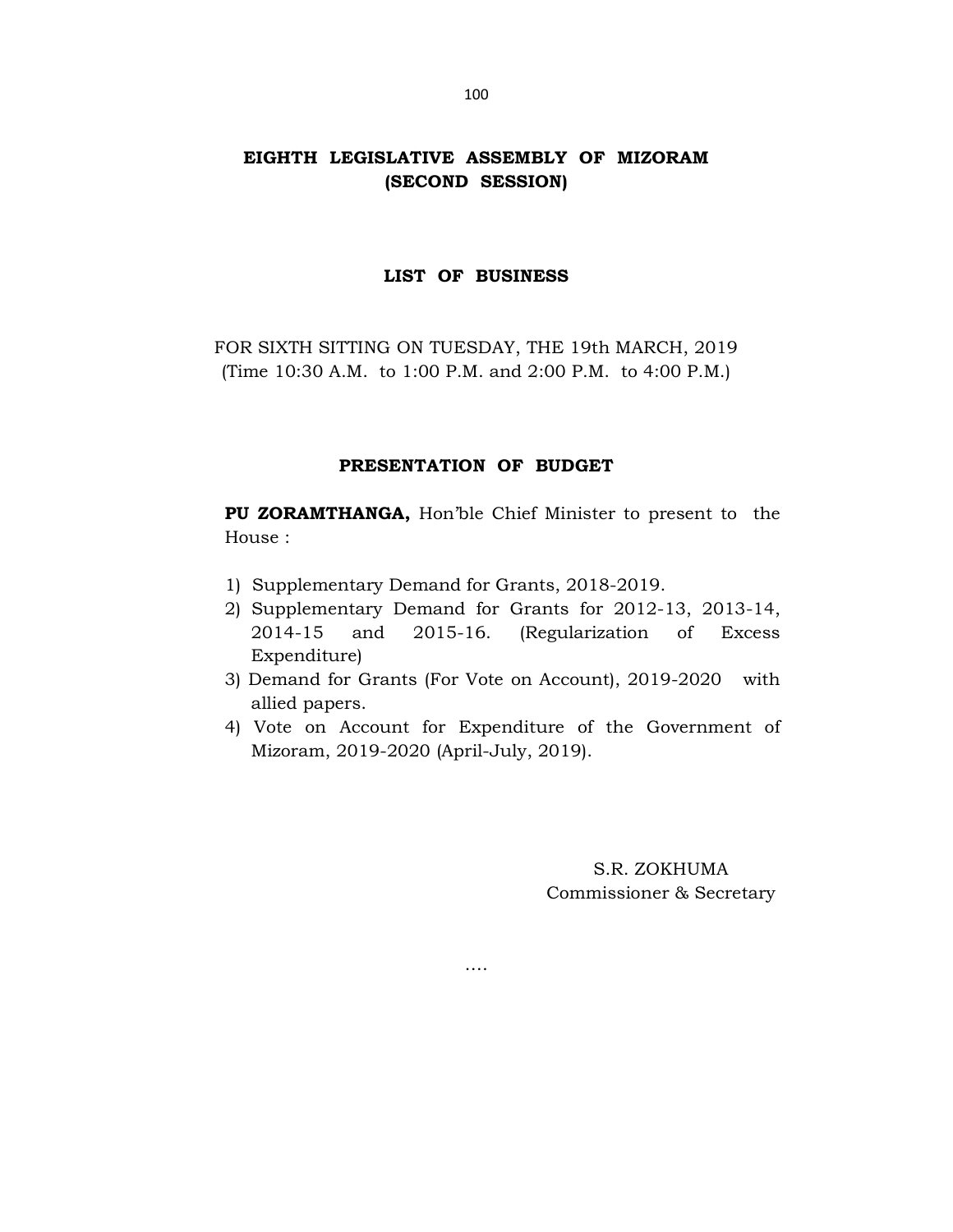**SPEAKER** : "In all thy ways acknowledge him, and he shall direct your paths." Proverbs 3:6

 The Hon. Deputy Chief Minister Pu Tawnluia and Hon. Members Pu V.L. Zaithanzama and Pu BD Chakma are granted leave for today.

Let us call upon the Hon. Chief Minister to present the following:

- 1. Supplementary Demand for Grants, 2018-2019.
- 2. Supplementary Demand for Grants for 2012-2013, 2013-2014, 2014-2015 and 2015-2016 (Regularisation of Excess Expenditure)
- 3. Demand for Grants (For Vote on Account), 2019-2020 with allied papers.
- 4. Vote on Accounts for Expenditure of the Government of Mizoram, 2019- 2020 (April-June, 2019)

PU ZORAMTHANGA, CHIEF MINISTER: Thank you, Pu Speaker. With your kind permission sir, I am here to present various Supplementary Demands along with Vote on Accounts and other Budget Papers today.

 Mr. Speaker Sir, it is a great privilege for me to rise before this august House to present the Supplementary Demand for Grants for 2018-19 and Estimates of receipts and expenditures for the year 2019-20. At the same time, I am deeply conscious of the inconvenience to present a regular Budget due to the enforcement of Election Model Code of Conduct for the coming General Election of India. As such, I am only here to seek the approval of the House for Supplementary Demand for Grants for 2018-19 and Vote on Account to meet the essential requirements for the first four months of 2019-20 fiscal year.

### I. OVERVIEW OF THE STATE'S ECONOMY:

 Mr. Speaker, I would like to highlight a brief overview of our State's economy through economic indicators. Some of the key indicators of an economy are Revenue Surplus or Revenue Deficit, Fiscal deficits and sustainability of debt, which are mostly measured in terms of GSDP ratio.

1. I am delighted to inform this House that the State of Mizoram is witnessing significant progress in terms of economic and social progress. GSDP is projected to be ₹22,238.92 crore at Current Price at a growth rate of 12.5% which is estimated at the same growth rate from 2017-18 to 2018-19. The projected growth rate is considered remarkable as compared to the national growth rate of 7.3%.

2. Mr. Speaker, I am very happy to mention that we expect a substantial increase in the State's own Revenue which will stand at 4.6% as a per cent of GSDP as against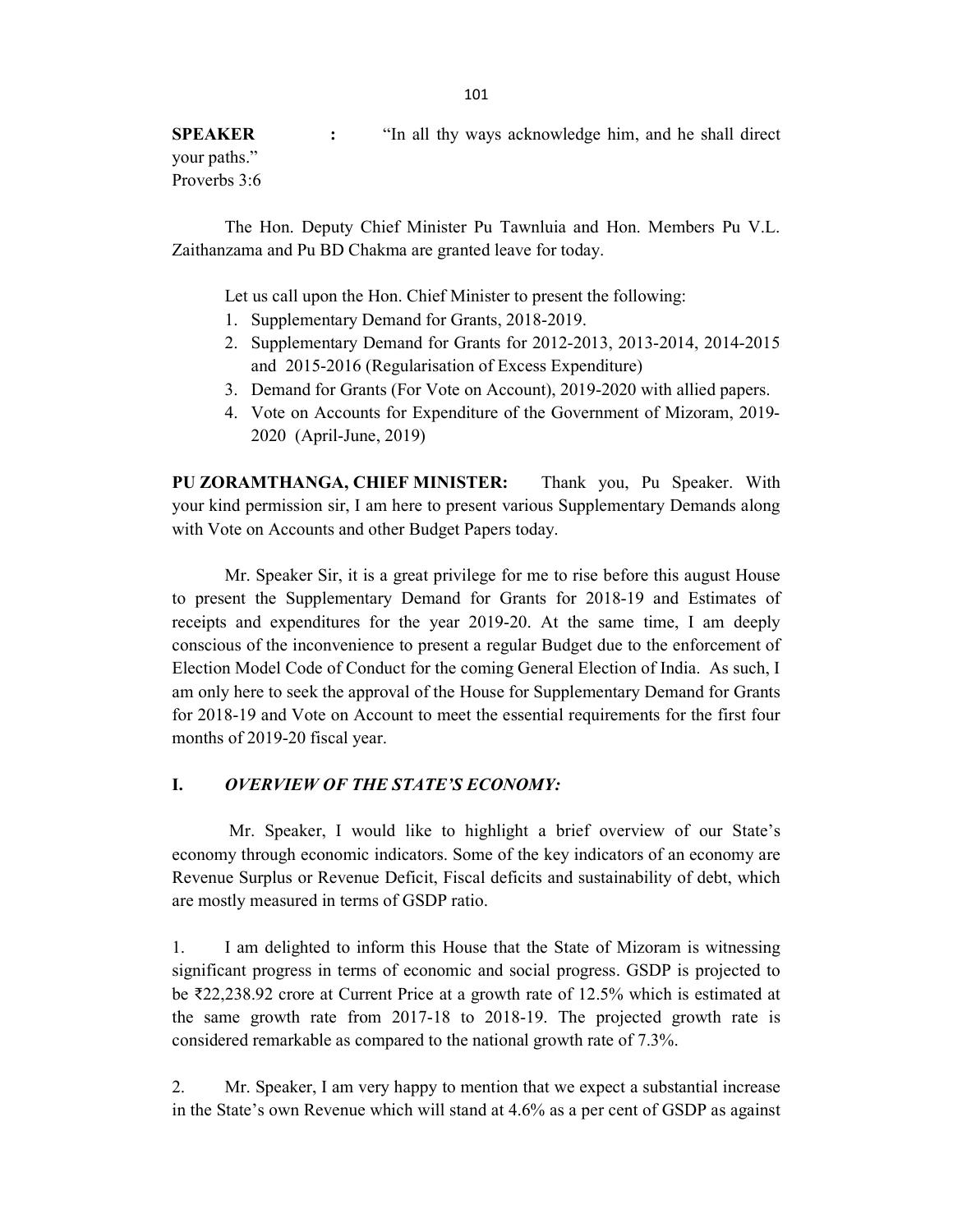the average figure of 3.5% of 2018-19. Further, the State's own revenue in 2019-20 is expected to reach 10.6% of the total revenue receipt which will surpass last year's figure of 9.1% only. However, it is to be noted that despite the State's good performance in recent years, the necessity of Capital Investments and Infrastructure development remains paramount to the benefit of the people in general, and the upliftment of the poorer sections of Society in particular.

3. It is impressed from the 2019-20 Budget Statement that we expect a Revenue surplus of  $\bar{\tau}$ 1,434.29 crore in spite of the drastic increase of salaries and pension payments due to  $7<sup>th</sup>$  Pay Implementation. This fund will be allocated for developmental funds. As percentage of the projected GSDP for the Financial Year 2019-20, the Revenue Surplus stands at 6.45%.

4. The Fiscal Deficit is estimated to be  $\overline{5}$  534.07 crore which is 2.4% of the GSDP for 2019-20. With this, the outstanding liabilities that accumulated over the years will be  $\overline{58,447.92}$  crore that will mark the Debt-GSDP ratio at 37.98%

### II. REVENUE RECEIPTS:

5. As we are all aware, the main sources of income of a State comprise of State's Own Tax and Non-Tax Revenues, Devolution of the Tax proceeds of the country as recommended by Finance Commission, various grants received from the Centre, and Loans and Advances availed from various institutions.

6. The projected earnings from our State's Own Tax Revenue in 2019-20 is  $\overline{$}573.69$  crore which is 18.69% increase from current year's BE of  $\overline{$}483.34$  crore. Again, we are trying to achieve  $\overline{5}$ 458.02 crore from our Own Non-Tax Revenue compared to 2018-19 BE of  $\overline{5}323.85$  crore, which is expected to have a substantial increase of 38.3%.

7. The fiscal health of the States especially small state like Mizoram is largely determined by the policy and recommendations of the Finance Commission. The increase in the share of tax devolution from  $32\%$  during the  $13<sup>th</sup>$  Finance Commission period to 42% during the 14<sup>th</sup> Finance Commission Award period has increased the flow of funds to the State. Hence, we are expecting a transfer of  $\bar{\tau}$ 3,885.19 crore during the year 2019-20. This includes devolution of  $\bar{\tau}1,175.85$  crore on account of Mizoram State's share of the Central GST collection.

8. It is projected that  $\overline{2}2,716.00$  crore will be received on account of the Post Devolution Revenue Deficit Grant. Further, a sum of  $\bar{\tau}18.00$  crore will be received on account of a State Disaster Response Fund.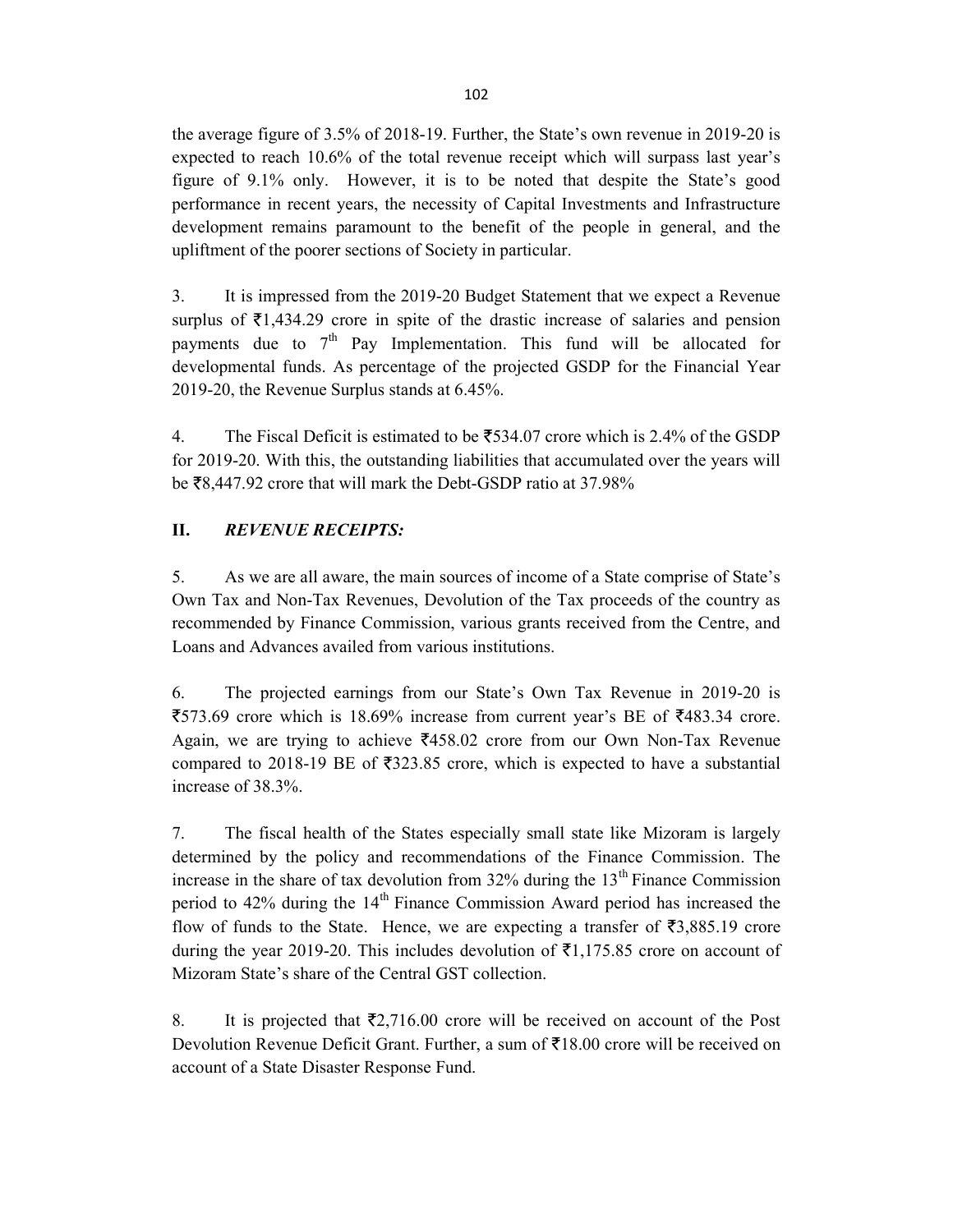9. We are also expecting a total amount of  $\overline{z}2,053.30$  crore taking up developmental funds like Centrally Sponsored Schemes (CSS), Externally Aided Projects (EAPs), NEC and Central Road Funds.

10. The overall expected Revenue Receipt for the year 2019-20 is  $\overline{59,740.99}$  crore.

# III. CAPITAL RECEIPTS:

11. Capital receipts comprise of receipts of borrowings from Market Loans, and from various financial Institutions like NABARD, LIC, HUDCO NCDC etc., and Recovery of Loans raised to various institutions and to the employees through Housing Loans. The total estimate for Capital Receipts to be realized for the year 2019-20 is ₹845.30 crore.

12. It has been projected that a sum of  $\overline{5772.03}$  crore will be raised from various borrowings from the above Institutions. Further, a net amount of  $\overline{5}34.26$  crore is to be raised in the form of Block Loans.

13. Capital Receipts for the Current Financial Year also include the recoveries of loans and advances to the tune of  $\overline{5}39.01$  crore.

# IV. ESTIMATED REVENUE EXPENDITURES:

14. Mr. Speaker Sir, it has been observed that a significant section of Revenue Expenditure for the State of Mizoram goes into Salary, Pension payments and other recurring costs. It is the endeavor of the Government to ensure there is enough outlay for Capital Expenses to ensure the creation of quality infrastructure as well as the enhancement of administrative and functional policies in order.

15. The Total Gross Disbursement for Revenue Expenditure across the State for the year 2019-20 is expected to stand at  $\bar{x}8,308.70$  crore. This includes, but not restricted to expenditures, on Salary of currently serving State officials and other administrative expenses, pensionary charges. The Salary and the Pensionary charges are expected to rise by 30.36% and 18.2% respectively in 2019-20.

### V. CAPITAL EXPENDITURES:

16. Mr. Speaker Sir, the total fund earmarked for Capital Expenditure that tends to the development of the State amounts to  $\overline{5}2457.87$  crore.

17. The Gross Estimated Expenditure for 2019-20 comes to  $\overline{5}10766.58$  crore.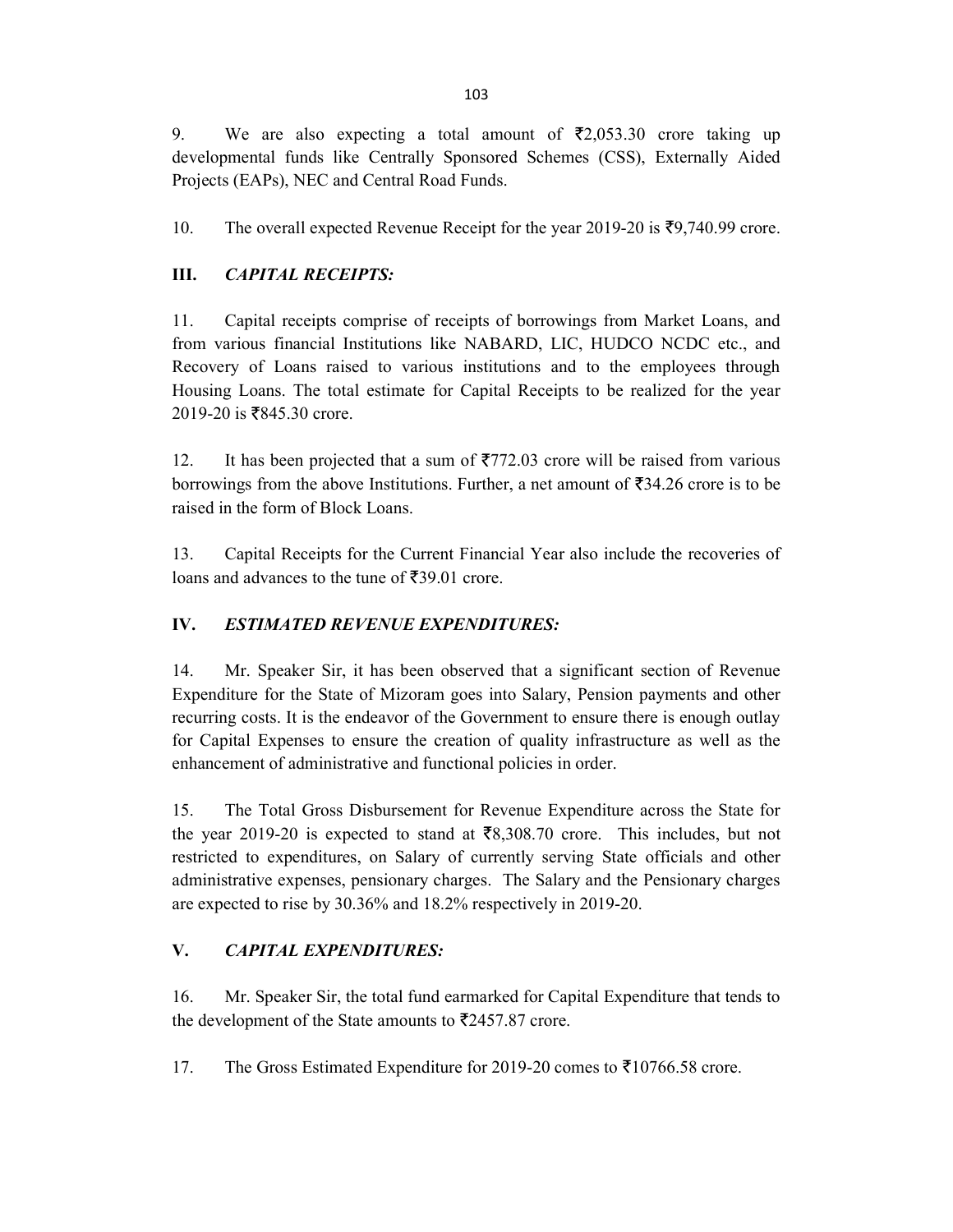#### VI. SUPPLEMENTARY DEMAND FOR GRANTS:

18. Mr. Speaker, I am also here to present that there were many unforeseen expenditures that were committed by the Government for implementation of Government's important policy and programmes. Factors that lead to the requirement of submitting the Supplementary Demands are NEDP, SPP, NABARD Loans, CSS projects, additional requirements on account of 7th Pay Revision, Power purchase, cost of water pumping, conduct of Elections, etc. These requirements compel the Finance Department to allocate huge amount of additional funds to the respective Departments amounting to  $\overline{\xi}2926.56$  crore. Accordingly, I am required to obtain the approval for this House for Supplementary Demands for Grants for 2018-19.

19. In addition to above, there were excess expenditures that were committed by Government Departments in excess of their respective Budgets totally amounting to  $\overline{8}813.76$  crore during the past 4 (four) years covering 2012-13 to 2015-16, and were reflected in the Comptroller General of Account's Reports for the respective years. The Public Accounts Committee (2016-2018) examined these excess figures in detail and made recommendation for regularization in its 28th Report dated 23.1.2018 for which the approval of this House is sought for.

### VI.CONCLUSION:

20. Mr. Speaker Sir, I express my heartiest gratitude for allowing me to lay this Statement and I am very much delighted to see the patience and ownership of my fellowMembers in this august House.

21. As I have mentioned earlier, with due respect to the enforcement of Model Code of Conduct by the Election Commission of India that compelled me to cease presenting a full Budget, the necessary documents as required by the Fiscal Responsibility and Budget Management Act (FRBMA), 2006 like Macroeconomic Framework, Fiscal Policy Strategy, and Medium Term Fiscal Policy, that represent the economic development plans and visions of this Government will be available while presenting the Regular Budget, 2019-20.

22. That Sir, on the recommendation of the Honourable Governor of Mizoram, I do hereby submit the following Demands for consideration and approval of this august House:

1) Supplementary Demand for Grants:

a. Supplementary Demands for Grants for the year 2018-19 amounting to 29,26,55,83,000/- (Rupees two thousand nine hundred twenty six crore, fifty five lakh, eighty three thousand only).